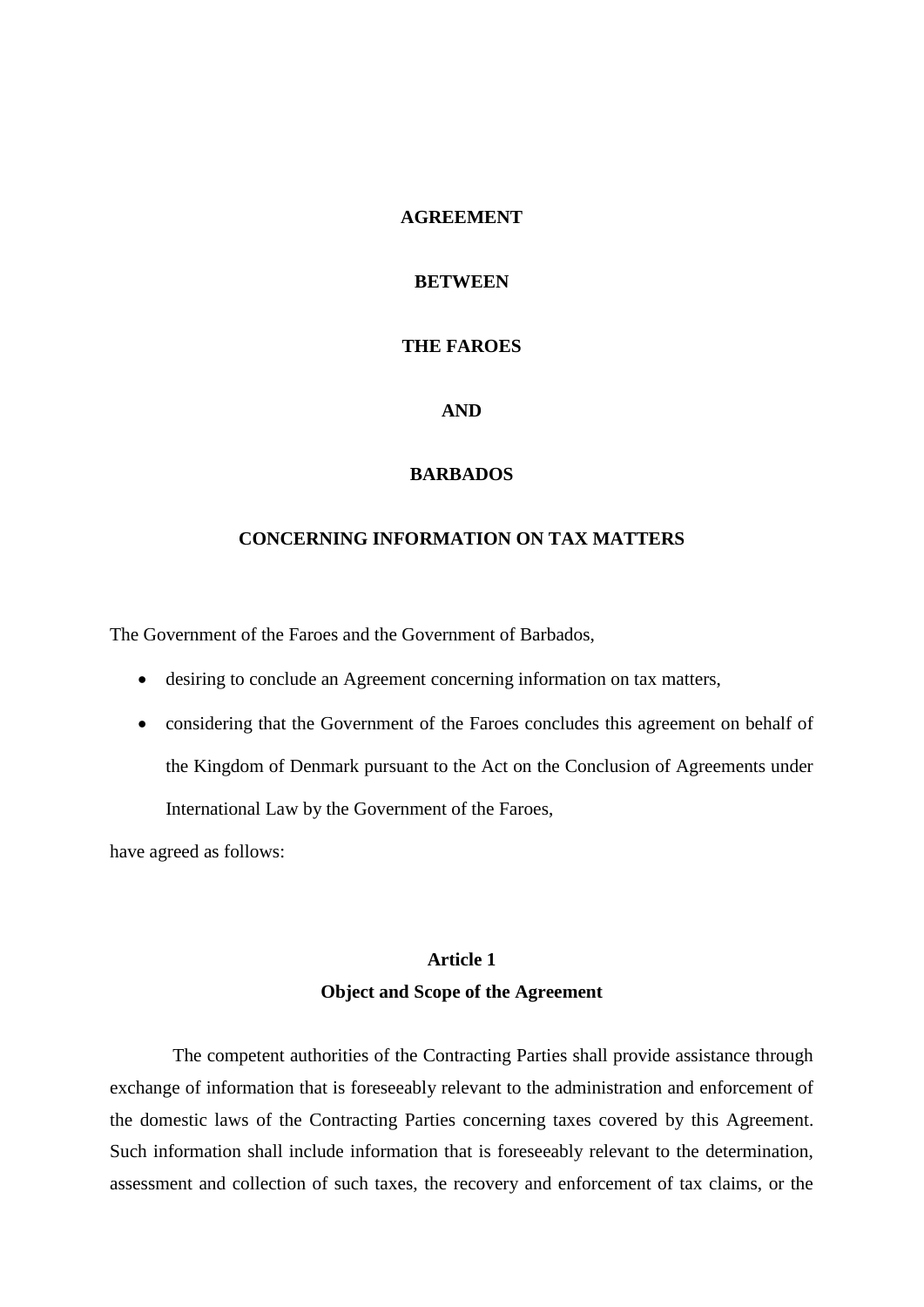investigation or prosecution of tax matters. Information shall be exchanged in accordance with the provisions of this Agreement and shall be treated as confidential in the manner provided in Article 8. The rights and safeguards secured to persons by the laws or administrative practice of the requested Party remain applicable to the extent that they do not unduly prevent or delay effective exchange of information.

# **Article 2 Jurisdiction**

A requested Party is not obligated to provide information which is neither held by its authorities nor in the possession or control of persons who are within its territorial jurisdiction.

# **Article 3**

### **Taxes covered**

1. The taxes which are the subject of this Agreement are taxes of every kind and description imposed in the Contracting Parties.

 2. This Agreement shall also apply to any identical or any substantially similar taxes imposed after the date of signature of the Agreement in addition to or in place of the existing taxes. The competent authorities of the Contracting Parties shall notify each other of any substantial changes to the taxation and related information gathering measures covered by the Agreement.

# **Article 4 Definitions**

- 1. For the purposes of this Agreement, unless otherwise defined **the term**:
- (a) "Contracting Party" means the Faroes or Barbados as the context requires;
- (b) "Barbados" means the present territory of Barbados including the territorial sea and any maritime area situated beyond the territorial sea of Barbados which has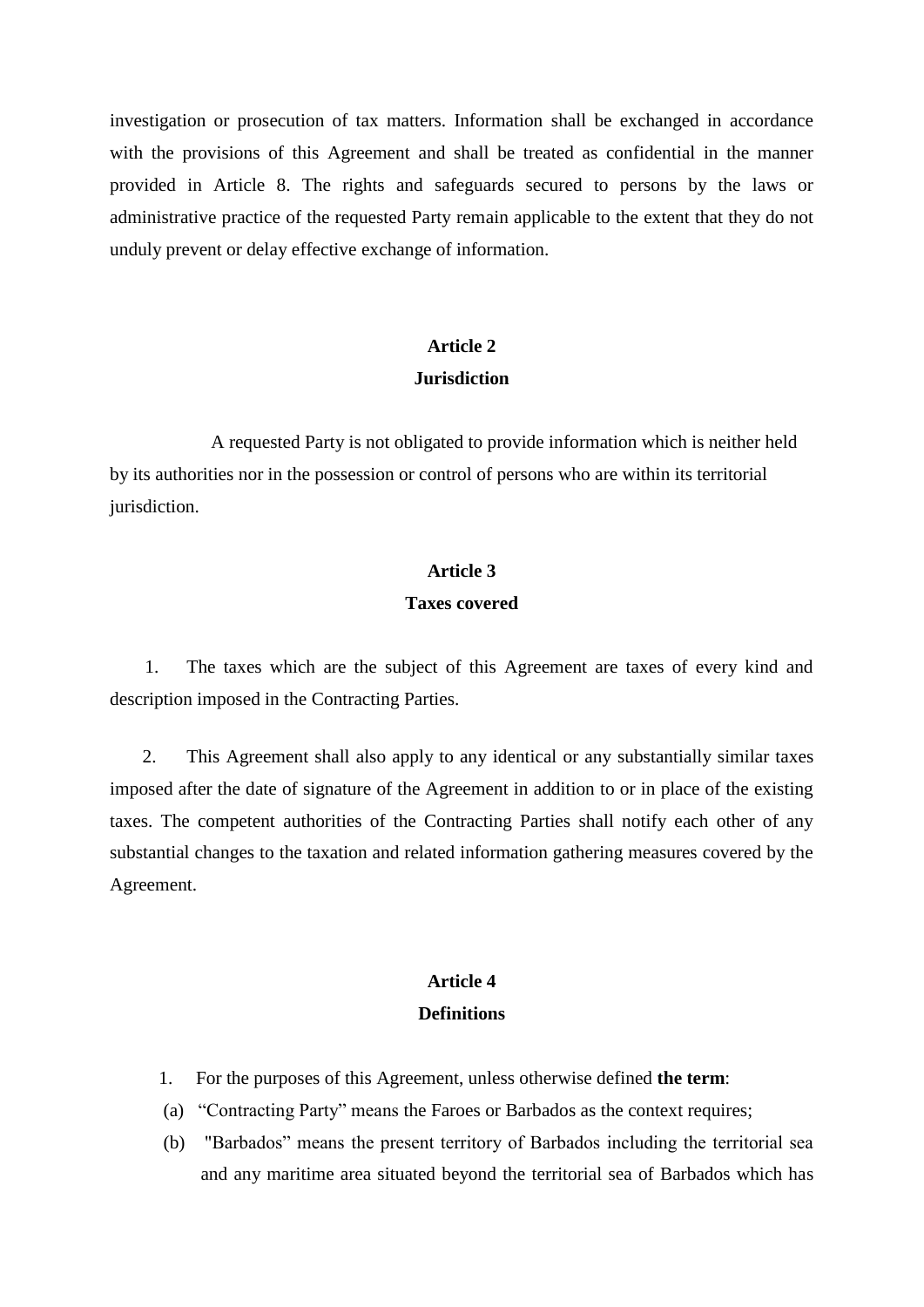been or might in the future be designated under the national law of Barbados in accordance with international law as an area within which Barbados may exercise its sovereign rights and jurisdiction to explore, exploit and preserve the seabed, subsoil and the natural resources;

- c) "the Faroes" means the landmass of the Faroes and their territorial waters and any area outside the territorial waters where the Faroes according to Faroese legislation and in accordance with international law, may exercise rights with respect to the seabed and subsoil and their natural resources;
- d) "competent authority" means:
	- (i) in Barbados, the Minister responsible for Finance or his authorised representative;
	- (ii) in the Faroes, the Minister of Finance or his authorised representative or the authority which is designated as a competent authority for the purpose of this Agreement;
- e) "person" includes an individual, a company and any other body of persons;
- f) "company" means any body corporate or any entity that is treated as a body corporate for tax purposes;
- g) "publicly traded company" means any company whose principal class of shares is listed on a recognised stock exchange provided its listed shares can be readily purchased or sold by the public. Shares can be purchased or sold "by the public" if the purchase or sale of shares is not implicitly or explicitly restricted to a limited group of investors;
- h) "principal class of shares" means the class or classes of shares representing a majority of the voting power and value of the company;
- i) "recognised stock exchange" means any stock exchange agreed upon by the competent authorities of the Contracting Parties;
- j) "collective investment fund or scheme" means any pooled investment vehicle, irrespective of legal form. The term "public collective investment fund or scheme" means any collective investment fund or scheme provided the units, shares or other interests in the fund or scheme can be readily purchased, sold or redeemed by the public. Units, shares or other interests in the fund or scheme can be readily purchased, sold or redeemed "by the public" if the purchase, sale or redemption is not implicitly or explicitly restricted to a limited group of investors;
- k) "tax" means any tax to which the Agreement applies;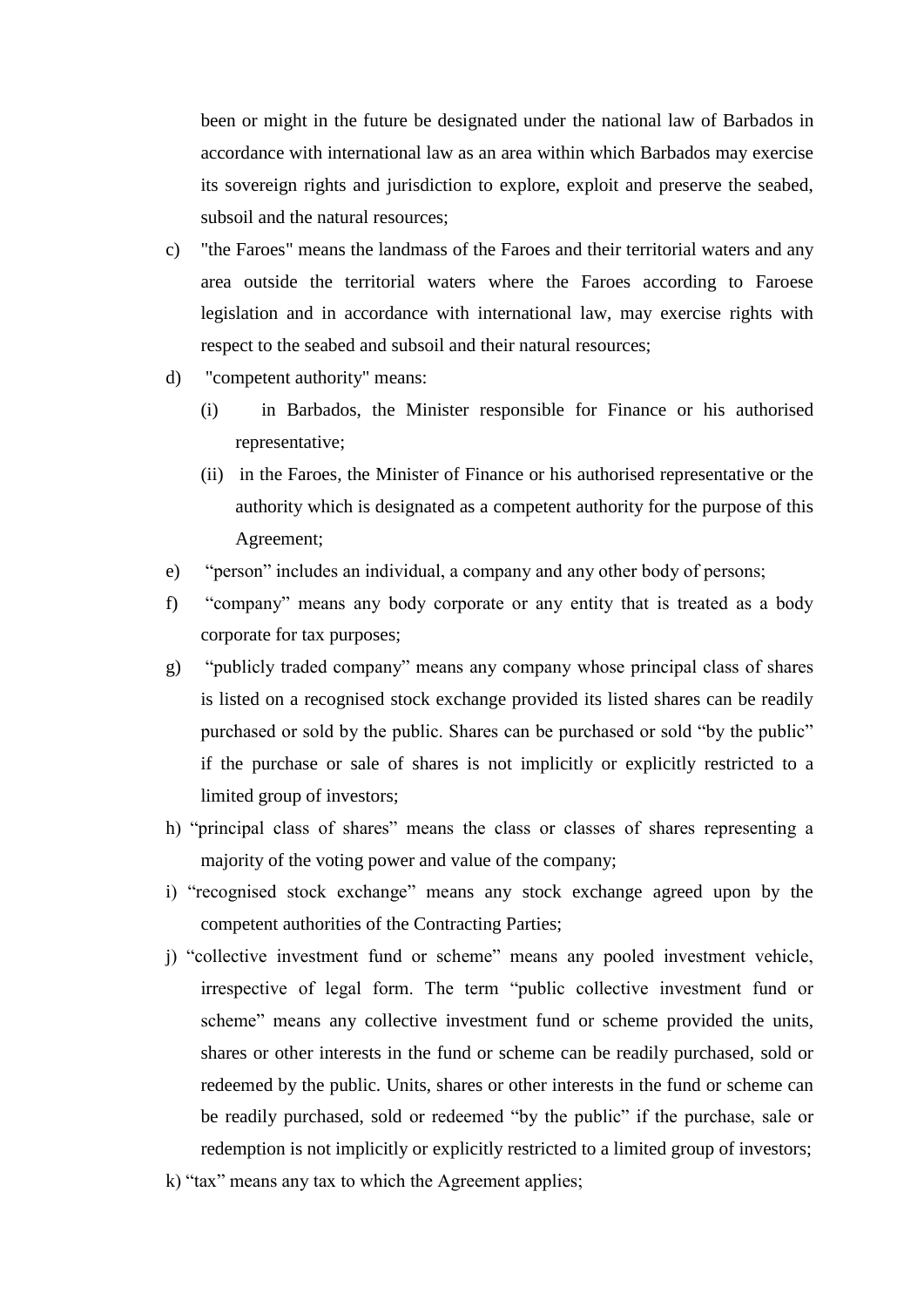l) the term "applicant Party" means the Contracting Party requesting information;

- m) "requested Party" means the Contracting Party requested to provide information;
- n) "information gathering measures" means laws and administrative or judicial procedures that enable a Contracting Party to obtain and provide the requested information;
- o) "information" means any fact, statement or record in any form whatever;
- p) "criminal tax matters" means tax matters involving intentional conduct which is liable to prosecution under the criminal laws of the applicant **P**arty;
- q) "criminal laws" means all criminal laws designated as such under domestic law irrespective of whether contained in the tax laws, the criminal code or other statutes.

2. As regards the application of this Agreement at any time by a Contracting Party, any term not defined therein shall, unless the context otherwise requires, have the meaning that it has at that time under the law of that Party, any meaning under the applicable tax laws of that Party prevailing over a meaning given to the term under other laws of that Party.

### **Article 5**

### **Exchange of Information Upon Request**

1. The competent authority of the requested Party shall provide upon request information for the purposes referred to in Article 1. Such information shall be exchanged without regard to whether the conduct being investigated would constitute a crime under the laws of the requested Party if such conduct occurred in the requested Party.

2. If the information in the possession of the competent authority of the requested Party is not sufficient to enable it to comply with the request for information, that Party shall use all relevant information gathering measures to provide the applicant Party with the information requested, notwithstanding that the requested Party may not need such information for its own tax purposes.

3. If specifically requested by the competent authority of an applicant Party, the competent authority of the requested Party shall provide information under this Article, to the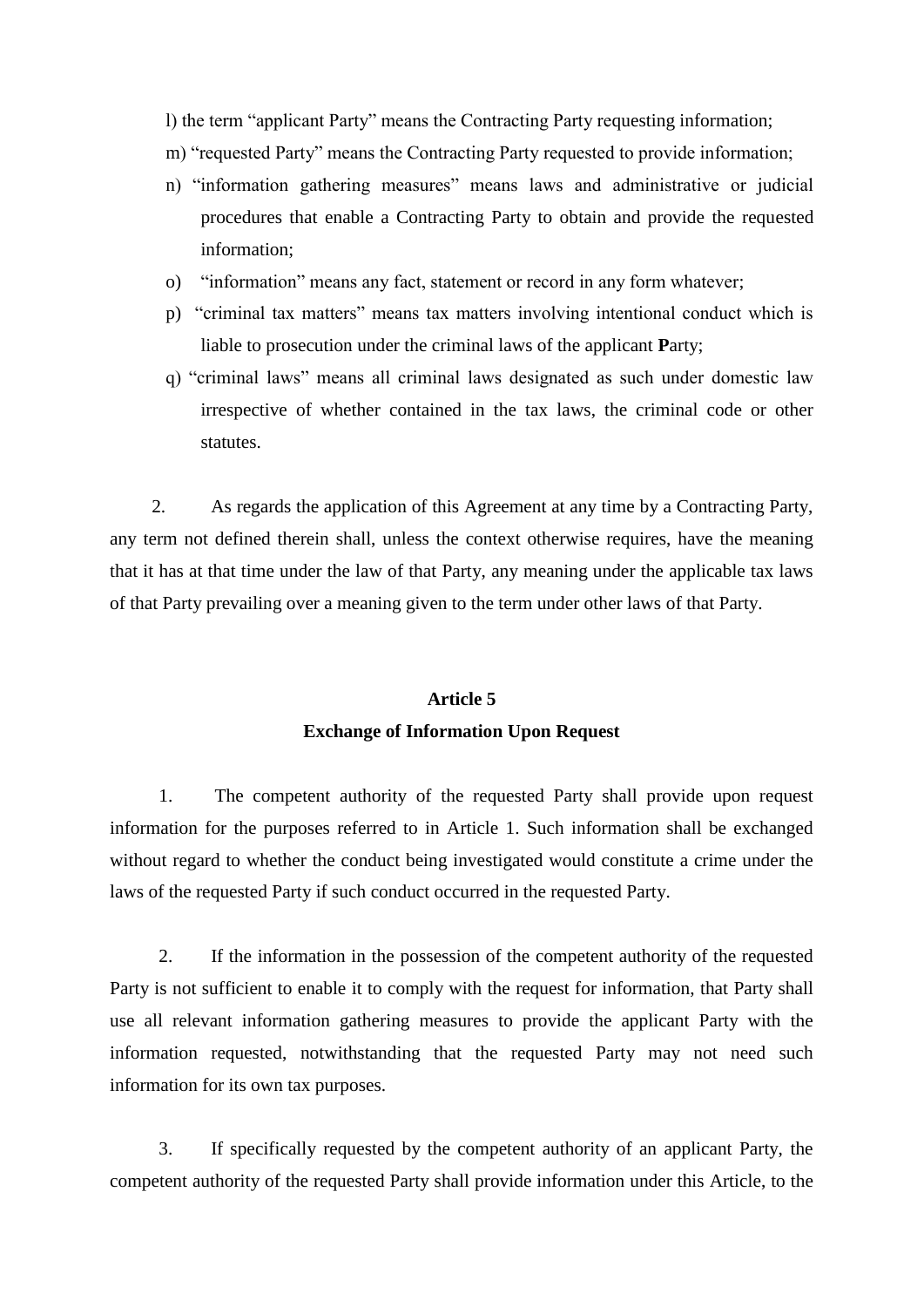extent allowable under its domestic laws, in the form of depositions of witnesses and authenticated copies of original records.

4. Each Contracting Party shall ensure that its competent authorities for the purposes specified in Article 1 of the Agreement, have the authority to obtain and provide upon request:

- a) information held by banks, other financial institutions, and any person acting in an agency or fiduciary capacity including nominees and trustees;
- b) information regarding the ownership of companies, partnerships, trusts, foundations, and other persons, including, within the constraints of Article 2, ownership information on all such persons in an ownership chain; in the case of trusts, information on settlors, trustees and beneficiaries; and in the case of foundations, information on founders, members of the foundation council and beneficiaries. Further, this Agreement does not create an obligation on the Contracting Parties to obtain or provide ownership information with respect to publicly traded companies or public collective investment funds or schemes unless such information can be obtained without giving rise to disproportionate difficulties.

5. The competent authority of the applicant Party shall provide the following information to the competent authority of the requested Party when making a request for information under the Agreement to demonstrate the foreseeable relevance of the information to the request:

- (a) the identity of the person under examination or investigation;
- (b) a statement of the information sought including its nature and the form in which the applicant Party wishes to receive the information from the requested Party;
- (c) the tax purpose for which the information is sought;
- (d) grounds for believing that the information requested is held in the requested Party or is in the possession or control of a person within the jurisdiction of the requested Party;
- (e) to the extent known, the name and address of any person believed to be in possession of the requested information;
- (f) a statement that the request is in conformity with the law and administrative practices of the applicant Party, that if the requested information was within the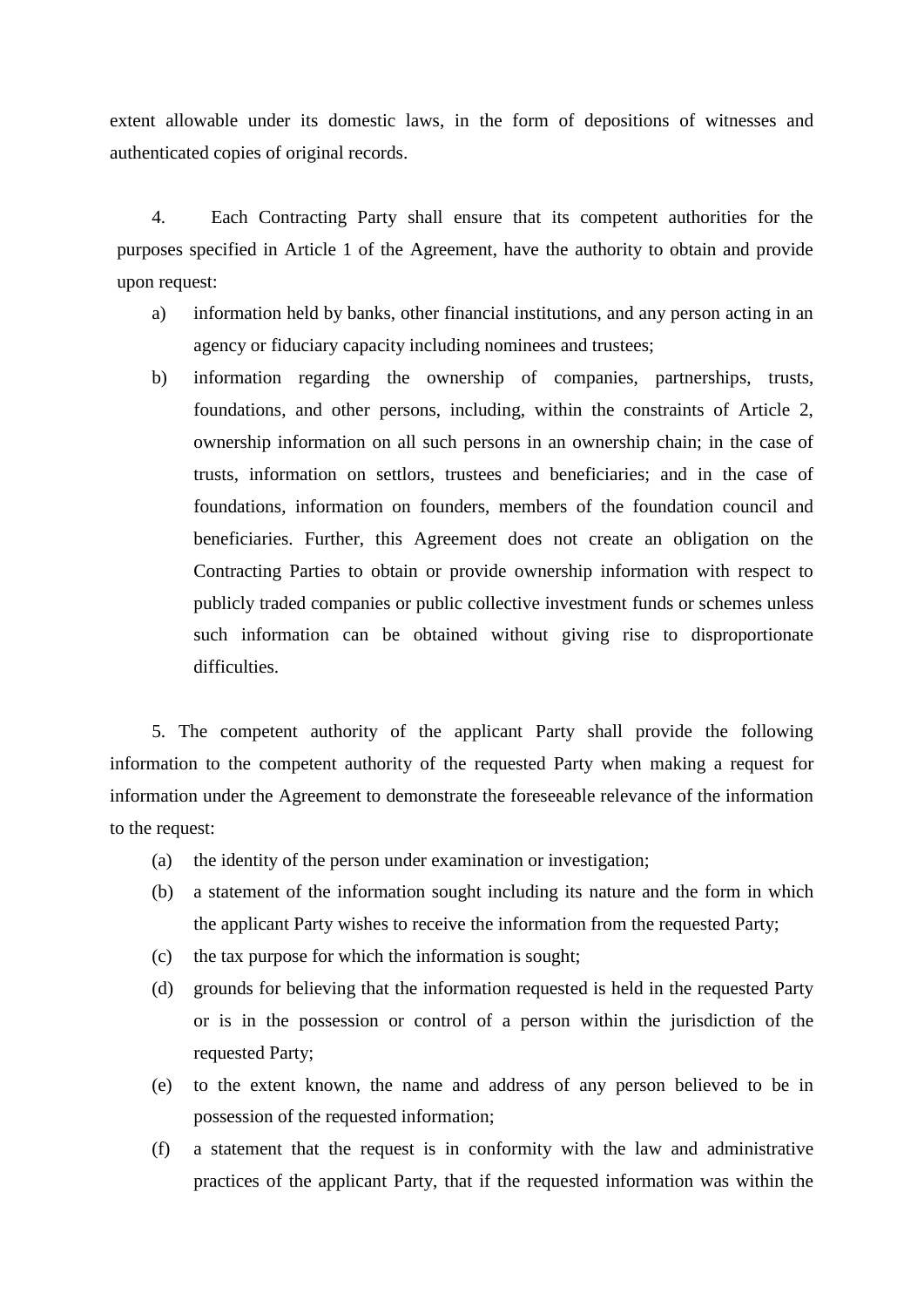jurisdiction of the applicant Party then the competent authority of the applicant Party would be able to obtain the information under the laws of the applicant Party or in the normal course of administrative practice and that it is in conformity with this Agreement;

(g) a statement that the applicant Party has pursued all means available in its own territory to obtain the information, except those that would give rise to disproportionate difficulties.

6. The competent authority of the requested Party shall forward the requested information as promptly as possible to the applicant Party. To ensure a prompt response, the competent authority of the requested Party shall:

- (a) **c**onfirm receipt of a request in writing to the competent authority of the applicant Party and shall notify the competent authority of the applicant Party of deficiencies in the request, if any, within 60 days of the receipt of the request.
- (b) **i**f the competent authority of the requested Party has been unable to obtain and provide the information within 90 days of receipt of the request, including if it encounters obstacles in furnishing the information or it refuses to furnish the information, it shall immediately inform the applicant Party, explaining the reason for its inability, the nature of the obstacles or the reasons for its refusal.

# **Article 6 Tax Examinations Abroad**

1. A Contracting Party may allow representatives of the competent authority of the other Contracting Party to enter the territory of the first-mentioned Party to interview individuals and examine records with the written consent of the persons concerned. The competent authority of the second-mentioned Party shall notify the competent authority of the first-mentioned Party of the time and place of the meeting with the individuals concerned.

2. At the request of the competent authority of one Contracting Party, the competent authority of the other Contracting Party may allow representatives of the competent authority of the first-mentioned Party to be present at the appropriate part of a tax examination in the second-mentioned Party.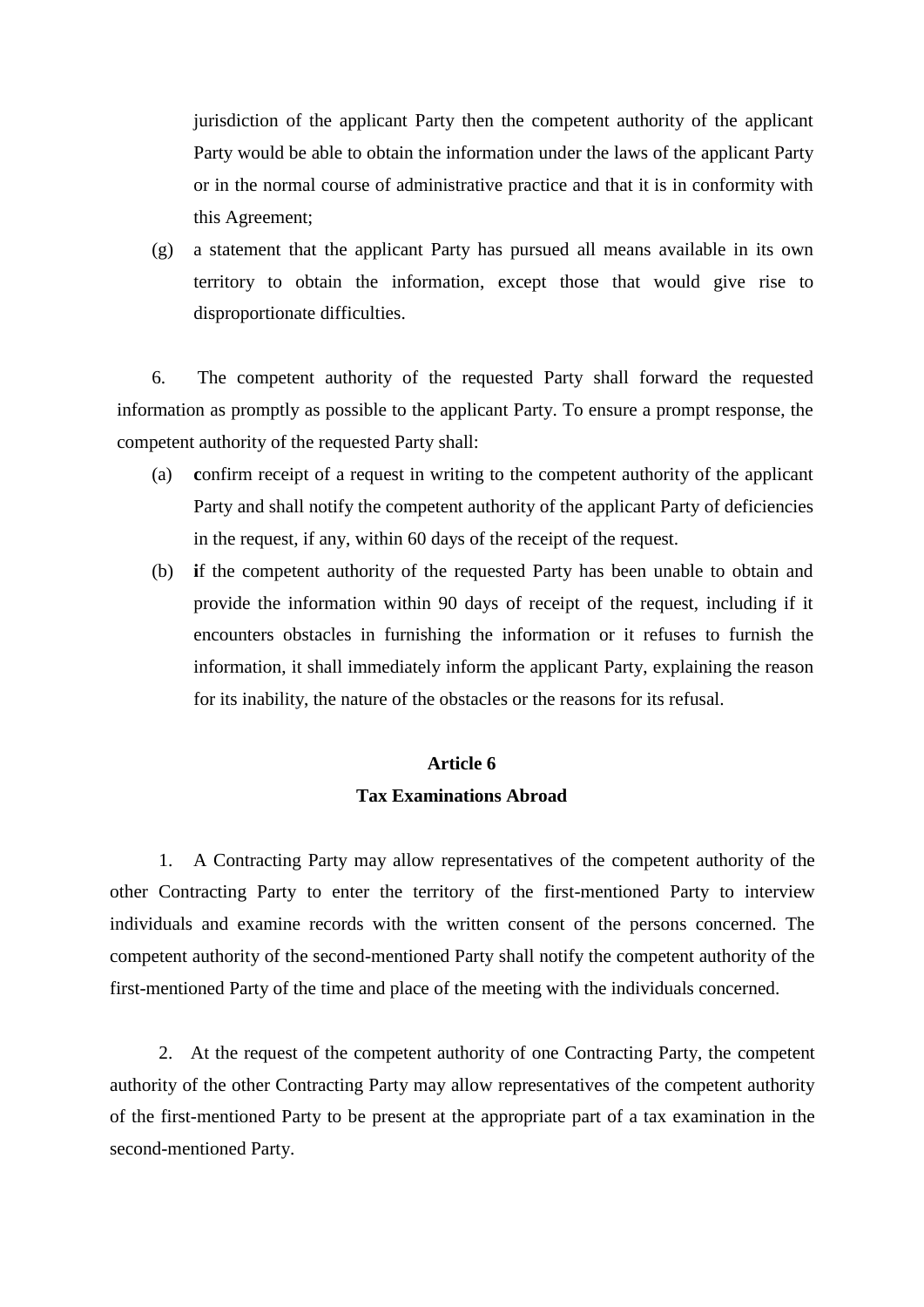3. If the request referred to in paragraph 2 is acceded to, the competent authority of the Contracting Party conducting the examination shall, as soon as possible, notify the competent authority of the other Party about the time and place of the examination, the authority or official designated to carry out the examination and the procedures and conditions required by the first-mentioned Party for the conduct of the examination. All decisions with respect to the conduct of the tax examination shall be made by the Party conducting the examination.

# **Article 7 Possibility of Declining a Request**

1. The requested Party shall not be required to obtain or provide information that the applicant Party would not be able to obtain under its own laws for purposes of the administration or enforcement of its own tax laws. The competent authority of the requested Party may decline to assist where the request is not made in conformity with this Agreement.

2. The provisions of this Agreement shall not impose on a Contracting Party the obligation to supply information which would disclose any trade, business, industrial, commercial or professional secret or trade process. Notwithstanding the foregoing, information of the type referred to in Article 5, paragraph 4 shall not be treated as such a secret or trade process merely because it meets the criteria in that paragraph.

3. The provisions of this Agreement shall not impose on a Contracting Party the obligation to obtain or provide information, which would reveal confidential communications between a client and an attorney, solicitor or other admitted legal representative where such communications are:

- (a) produced for the purposes of seeking or providing legal advice; or
- (b) produced for the purposes of use in existing or contemplated legal proceedings.

4. The requested Party may decline a request for information if the disclosure of the information would be contrary to public policy *(ordre public).*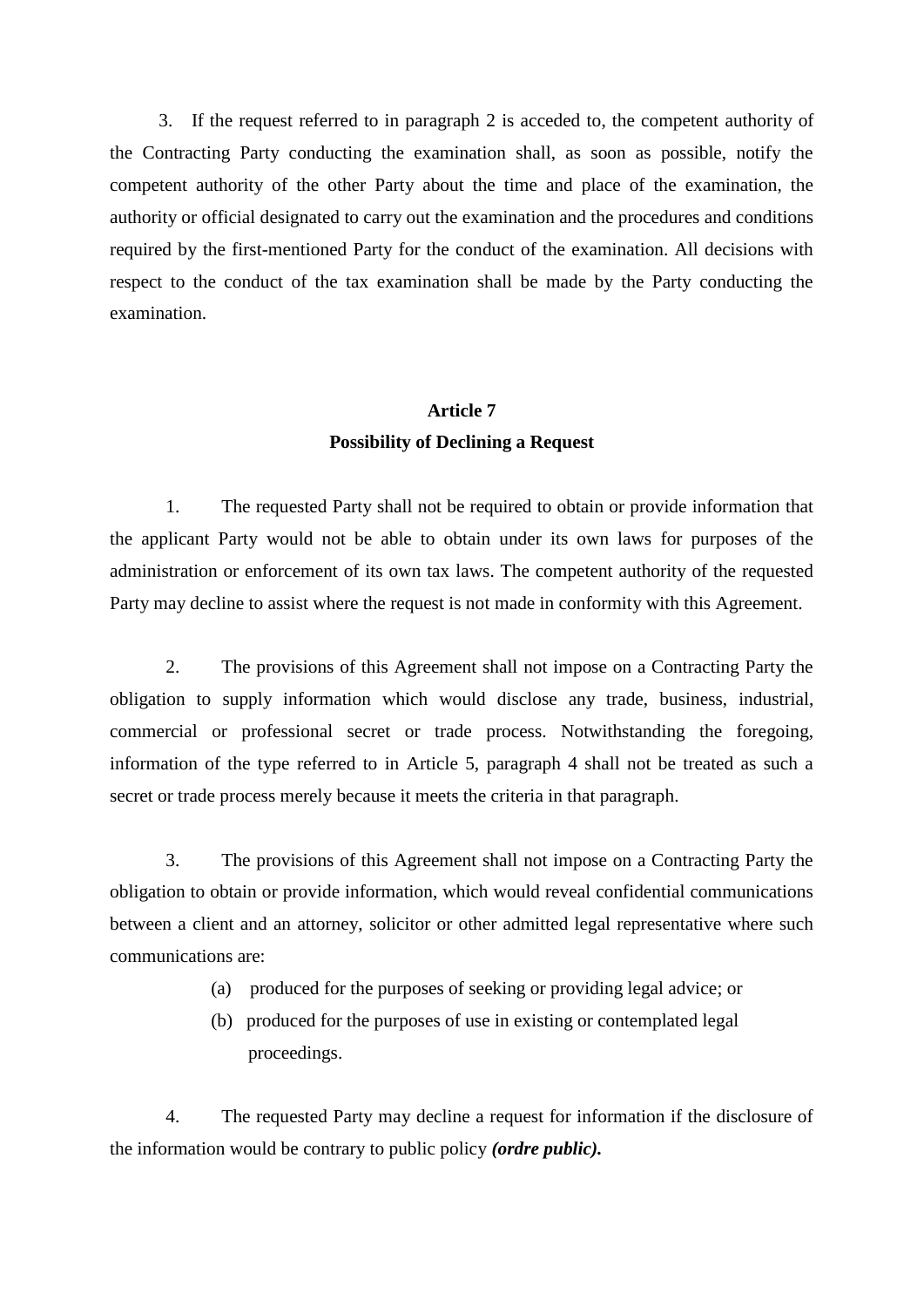5. A request for information shall not be refused on the ground that the tax claim giving rise to the request is disputed.

6. The requested Party may decline a request for information if the information is requested by the applicant Party to administer or enforce a provision of the tax law of the applicant Party, or any requirement connected therewith, which discriminates against a national of the requested Party as compared with a national of the applicant Party in the same circumstances.

### **Article 8**

### **Confidentiality**

 Any information received by a Contracting Party under this Agreement shall be treated as confidential and may be disclosed only to persons or authorities (including courts and administrative bodies) in the jurisdiction of the Contracting Party concerned with the assessment or collection of, the enforcement or prosecution in respect of, or the determination of appeals in relation to, the taxes imposed by a Contracting Party. Such persons or authorities shall use such information only for such purposes. They may disclose the information in public court proceedings or in judicial decisions. The information may not be disclosed to any other person or entity or authority or any other jurisdiction without the express written consent of the competent authority of the requested Party.

### **Article 9**

### **Costs**

Incidence of costs incurred in providing assistance shall be agreed by the competent authorities of the Contracting Parties.

### **Article 10 Mutual Agreement Procedure**

1. Where difficulties or doubts arise between the Contracting Parties regarding the implementation or interpretation of this Agreement, the respective competent authorities shall endeavour to resolve the matter by mutual agreement.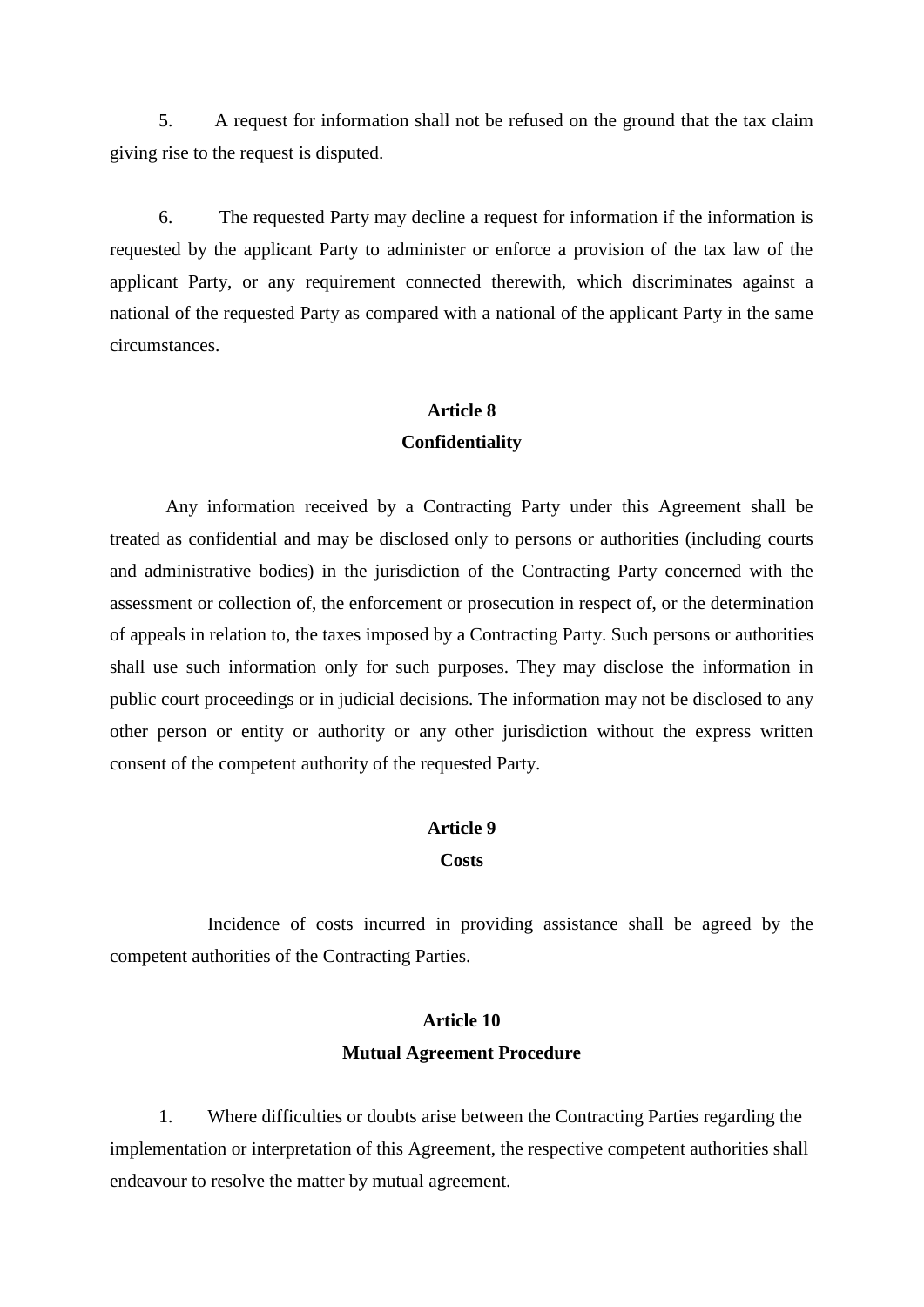2. In addition to the agreements referred to in paragraph 1, the competent authorities of the Contracting Parties may mutually agree on the procedures to be used under Articles 5 and 6.

3. The competent authorities of the Contracting Parties may communicate with each other directly for purposes of reaching agreement under this Article.

# **Article 11 Entry into Force**

1. Each of the Contracting Parties shall notify the other in writing of the completion of the procedures required by its law for the entry into force of this Agreement.

2. The Agreement shall enter into force on the thirtieth day after the receipt of the later of these notifications and shall thereupon have effect

(a) for criminal tax matters on that date;

(b) for all other matters covered in Article 1, for taxable periods beginning on or after the first day of January of the year next following the date on which the Agreement enters into force, or where there is no taxable period, for all charges to tax arising on or after the first day of January of the year next following the date on which the Agreement enters into force.

# **Article 12**

### **Termination**

1. This Agreement shall remain in force until terminated by a Contracting Party. Either Contracting Party may terminate the Agreement by giving written notice of termination to the other Contracting Party. In such case, the Agreement shall cease to have effect on the first day of the month following the end of the period of six months after the date of receipt of notice of termination by the other Contracting Party.

2. In the event of termination, both Contracting Parties shall remain bound by the provisions of Article 8 with respect to any information obtained under the Agreement.